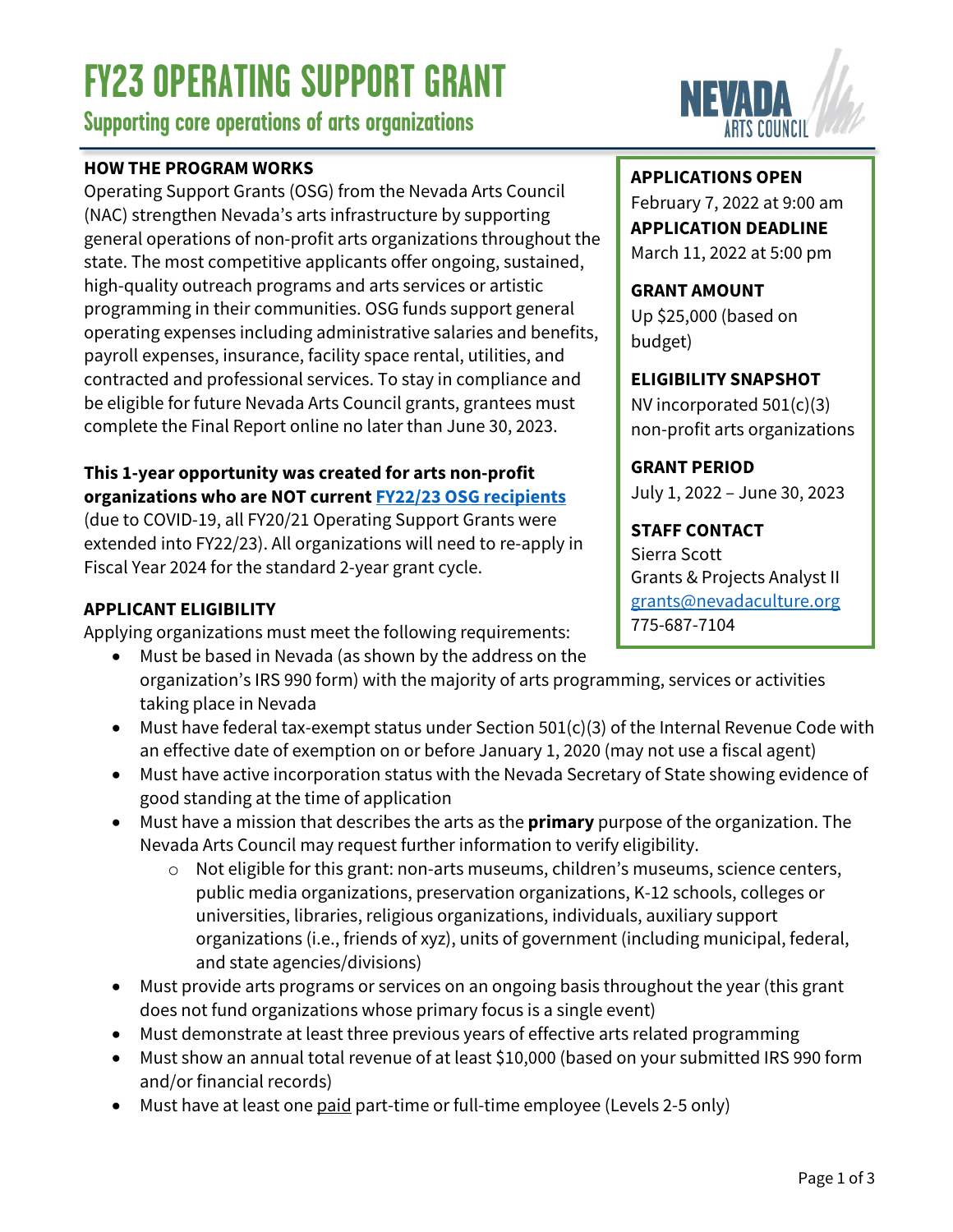# **FY23 OPERATING SUPPORT GRANT**

**Supporting core operations of arts organizations**



*New for FY23: All applying organizations must have a Unique Entity ID (UEI) from SAM.gov in alignment with requirements from the National Endowment for the Arts. This UEI will replace the DUNS number, which will no longer be required. Click [HERE](https://www.nvartscouncil.org/grants/resources-for-grant-applicants/) for more information.*

Operating Support Grantees may also receive an Arts Learning Project Grant and up to two Arts Learning Express Grants in the same fiscal year.

#### **GRANT REQUEST**

An organization's grant request level is based on the total gross revenue reported on their submitted IRS 990 form (or 990-N for organizations with gross receipts of \$10,000-\$50,000). We understand that many organizations had a significant loss in revenue in 2020 and 2021 due to COVID-19. Therefore, organizations may use the revenue reported on their completed IRS 990 or 990-N from **2018, 2019, 2020, or 2021.**

|                | IF YOUR GROSS ANNUAL TOTAL REVENUE IS: | YOU MAY REQUEST UP TO: |
|----------------|----------------------------------------|------------------------|
| <b>LEVEL 1</b> | \$10,000 - \$99,999                    | \$5,000                |
| <b>LEVEL 2</b> | \$100,000 - \$249,999                  | \$10,000               |
| <b>LEVEL 3</b> | \$250,000 - \$499,999                  | \$15,000               |
| <b>LEVEL 4</b> | \$500,000 - \$999,999                  | \$20,000               |
| <b>LEVEL 5</b> | \$1 million or more                    | \$25,000               |

1:1 cash match is required. Funds must be used to support day-to-day business expenses/operating costs, not expenses associated with specific projects. Eligible expenses include salary support, fees for artists and/or other contracted personnel, facilities costs such as rent and utilities, insurance, office supplies, travel, and marketing/promotion costs. For non-allowable costs see the General Funding Restrictions in the current [GRANT POLICIES.](https://www.nvartscouncil.org/wp-content/uploads/FY23-NAC-GRANT-POLICIES-FINAL.pdf)

Grant funds will be disbursed as an advance payment upon receipt of the signed terms and conditions. **Documentation of the use of grant funds must be provided in the Final Report and must match the proposed expenses.**

#### **REVIEW PROCESS**

A review panel will adjudicate eligible applications using the criteria below and make funding recommendations to the Nevada Arts Council Board. Grant awards may vary from requested amounts based on panel scores and available funding. For more information, please see the Grant Review Process in the current [GRANT POLICIES.](https://www.nvartscouncil.org/wp-content/uploads/FY23-NAC-GRANT-POLICIES-FINAL.pdf)